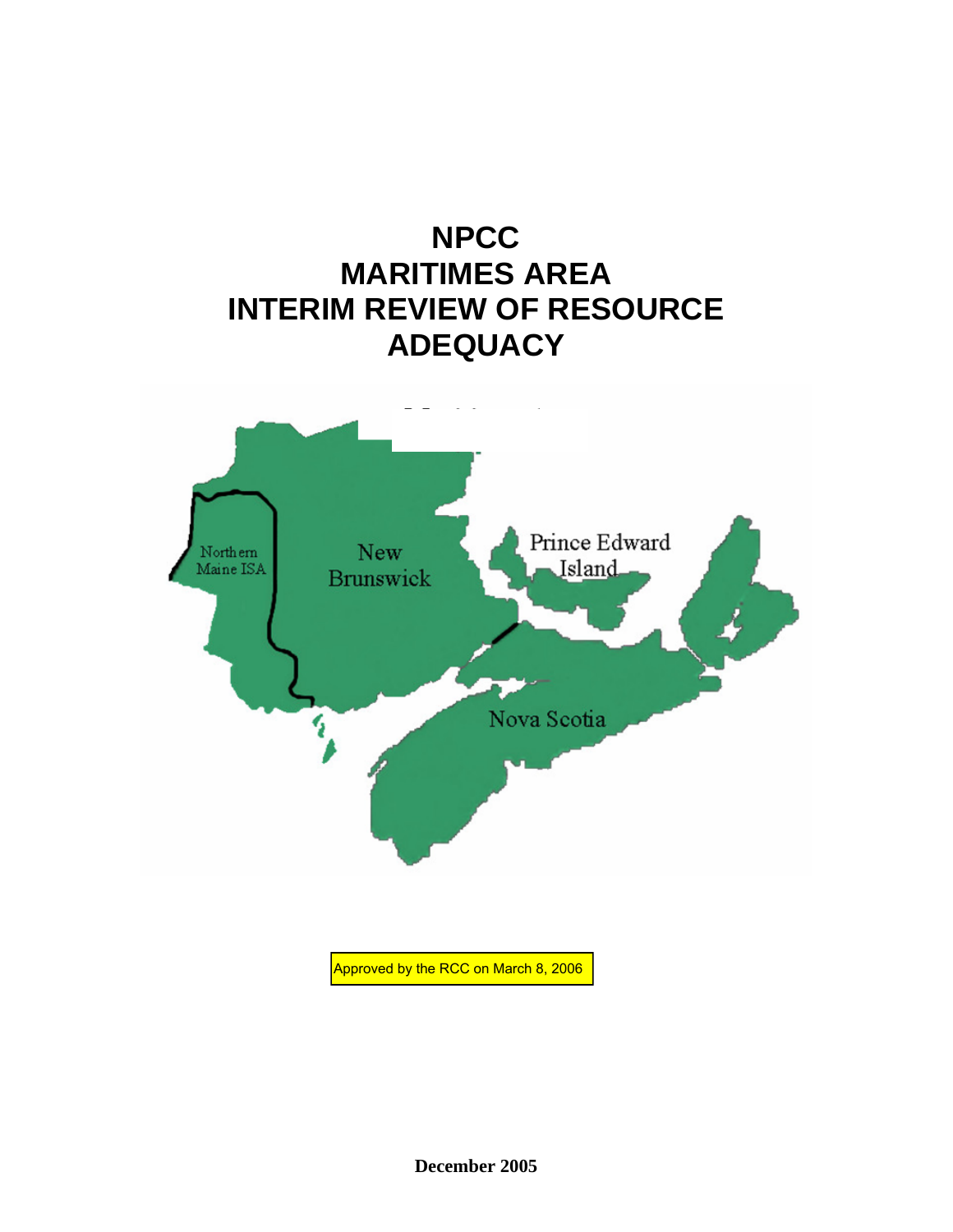# **Executive Summary**

This is the 2005 Maritimes Area Interim Review of its 2004 Triennial Review of Resource Adequacy. This review covers the years 2006 to 2009, and it follows the resource adequacy review guidelines as outlined in the NPCC B-8 Document "Guidelines for Area Review of Resource Adequacy." The Maritimes Area consists of the regions of New Brunswick, Nova Scotia, Prince Edward Island, and Northern Maine.

Results of this review show that the Maritimes Area will comply with the NPCC resource adequacy reliability criterion in years 2006 to 2008, as was the case in the 2004 Triennial Review. In 2009, the Maritimes Area requires 20 MW of additional capacity to meet the NPCC resource adequacy criterion, whereas the 2004 Triennial Review had a deficiency of 240 MW. The smaller 2009 deficiency in this review is primarily due to a reduced load forecast for all years.

# **Major System Changes**

# Point Lepreau Refurbishment

In the 2004 Triennial Review, it stated that the planned refurbishment of the 635 MW Point Lepreau Nuclear Generating Station was awaiting approval. Final approval for New Brunswick Power Corp. to proceed with this project was given by the New Brunswick provincial government in July 2005. This planned refurbishment requires an 18-month outage of the station, beginning in April 2008 with completion by November 2009.

# Second International Power Line to New England

In the 2004 Triennial Review, it stated that construction of a second tie between New Brunswick and New England was expected to begin in the Fall of 2005, with a planned in-service date of Fall of 2006. The updated schedule for this project is for construction to begin early in 2006, with a targeted in-service date by December 2007. It is expected that this second tie will increase the transfer capability between New Brunswick and New England by 300 MW in each direction.

#### Wind Development

In the 2004 Triennial Review, it stated that the installed wind capacity in the Maritimes was 47 MW, with plans to develop an additional 130 MW. Recent announcements by the provinces have targeted almost 1000 MW of wind development in the Maritimes by 2016. New Brunswick has announced a target of 400 MW of wind capacity by 2016, Nova Scotia has targeted 380 MW by 2014, and PEI has targeted 60 MW by 2010.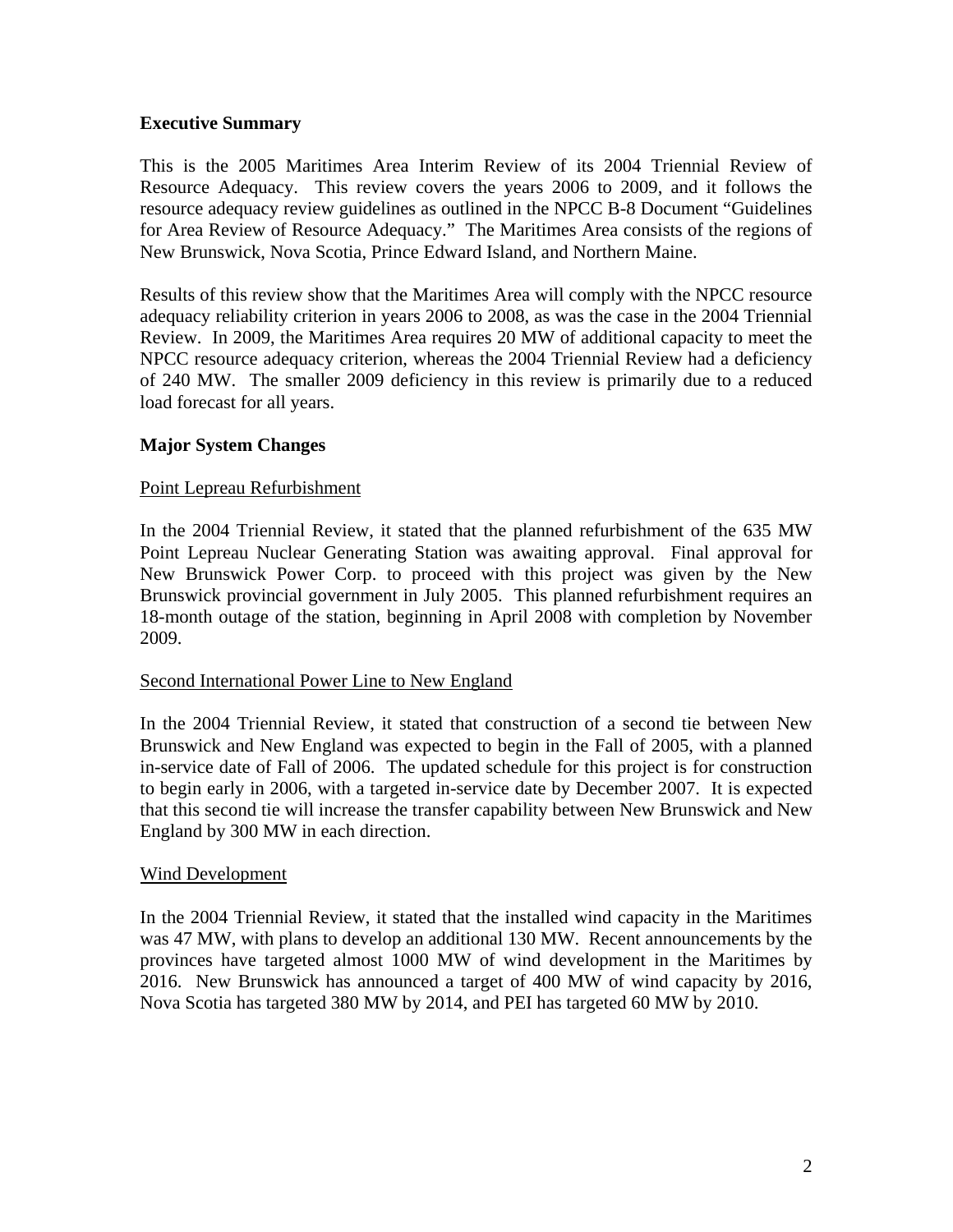# **Load Forecast**

In the 2004 Triennial Review, the 2006 coincident peak load forecast was 5654 MW with a forecast annual growth rate of 1.43%. The updated 2006 coincident peak load forecast is lower at 5599 MW with a lower forecast annual growth rate of 0.79%. Table 1 shows the year by year comparison of these load forecasts.

#### Table 1

| <b>Winter Peak</b><br>(Month of February)  | 2005<br><b>Interim Review</b><br><b>MW</b> | 2004<br><b>Triennial Review</b><br><b>MW</b> | Difference<br><b>MW</b> |
|--------------------------------------------|--------------------------------------------|----------------------------------------------|-------------------------|
| 2006                                       | 5599                                       | 5654                                         | $-55$                   |
| 2007                                       | 5645                                       | 5744                                         | -99                     |
| 2008                                       | 5713                                       | 5828                                         | $-115$                  |
| 2009                                       | 5732                                       | 5900                                         | $-168$                  |
| <b>Average Annual Compound Growth Rate</b> |                                            |                                              |                         |
| Four Year Period                           | 2006-2009                                  | 2006-2009                                    |                         |
| Growth rate                                | 0.79%                                      | 1.43%                                        |                         |

# Load Forecast Comparison

### **Generation Resources**

Changes in the outlook for generation resources in the Maritimes Area include the following:

- The 19 MW Wheelabrator wood fired plant is not retiring in 2005, and has a planned life extension out to at least 2009.
- The 23 MW Caribou oil fired plant is to be brought out of its mothball state and reactivated for all years of this review.
- The refurbishment of Tuft's Cove, providing an additional 52 MW, is now planned for 2009 instead of 2006.
- Point Lepreau derations in years 2006 to 2008 are slightly greater in this study.
- Minor capacity additions are planned for small hydro facilities.
- Some small incremental capacity increases are planned for the Lingan coal plant.

Table 2 shows the year by year generation resources forecast for this review compared to the last Triennial Review.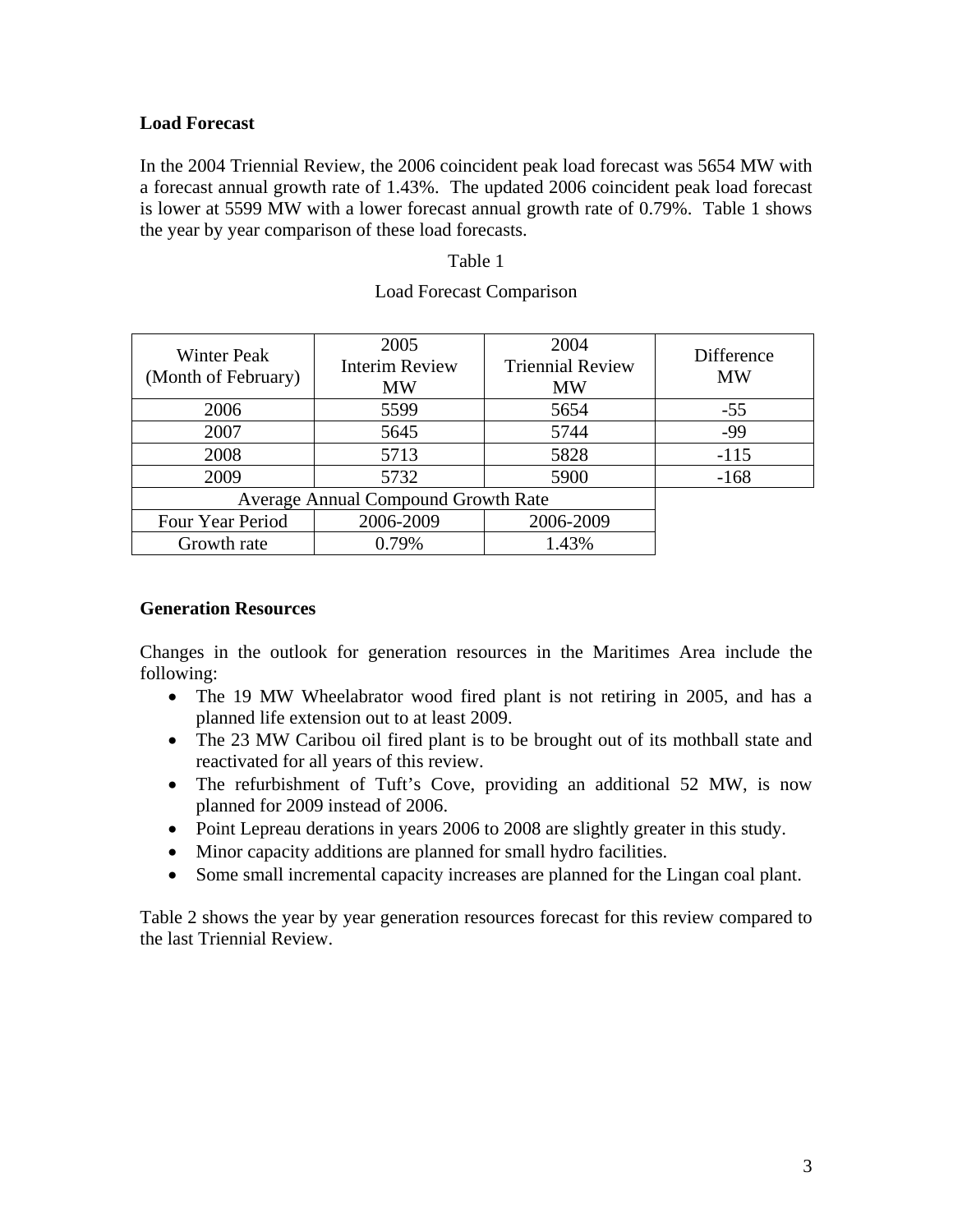# **Table 2**

### **Generation Resources Comparison**

| <b>Winter Peak</b><br>(Month of February) | 2005<br><b>Interim Review</b><br>MW | 2004<br><b>Triennial Review</b><br><b>MW</b> | Difference<br><b>MW</b> |
|-------------------------------------------|-------------------------------------|----------------------------------------------|-------------------------|
| 2006                                      | 6694                                | 6688                                         |                         |
| 2007                                      | 6720                                | 6734                                         | -14                     |
| 2008                                      | 6716                                | 6725                                         | -9                      |
| 2009                                      | 6212                                | 6147                                         |                         |

#### **Assessment of Installed Capacity Requirements**

The Maritimes Area uses a 20% reserve capacity planning criterion. Due to changes in the load forecast and the planned generation resources, the reserve outlook is higher in all years for this review as compared to the Triennial Review.

Table 3 shows a comparison of the planned and required reserve for this review.

# **Table 3**

| Installed<br>Month    | Forecast<br>Coincident | Interruptible     | Planned<br>Reserve |           | Required<br>Reserve |           |      |
|-----------------------|------------------------|-------------------|--------------------|-----------|---------------------|-----------|------|
| <b>Of</b><br>February | Capacity<br><b>MW</b>  | Peak<br><b>MW</b> | Load<br><b>MW</b>  | <b>MW</b> | %                   | <b>MW</b> | $\%$ |
| 2006                  | 6694                   | 5599              | 530                | 1625      | 32.1                | 1014      | 20.0 |
| 2007                  | 6720                   | 5645              | 533                | 1608      | 31.5                | 1022      | 20.0 |
| 2008                  | 6716                   | 5713              | 544                | 1547      | 29.9                | 1034      | 20.0 |
| 2009                  | 6212                   | 5732              | 547                | 1027      | 19.8                | 1037      | 20.0 |

#### **Comparison of Planned and Required Reserve**

Due to the higher planned reserve numbers, the outlook for Loss of Load Expectation (LOLE) is lower in all years for this review as compared to the Triennial Review.

Table 4 shows the year by year LOLE results for this review and the Triennial Review, along with the required interconnection support to meet the NPCC reliability criterion.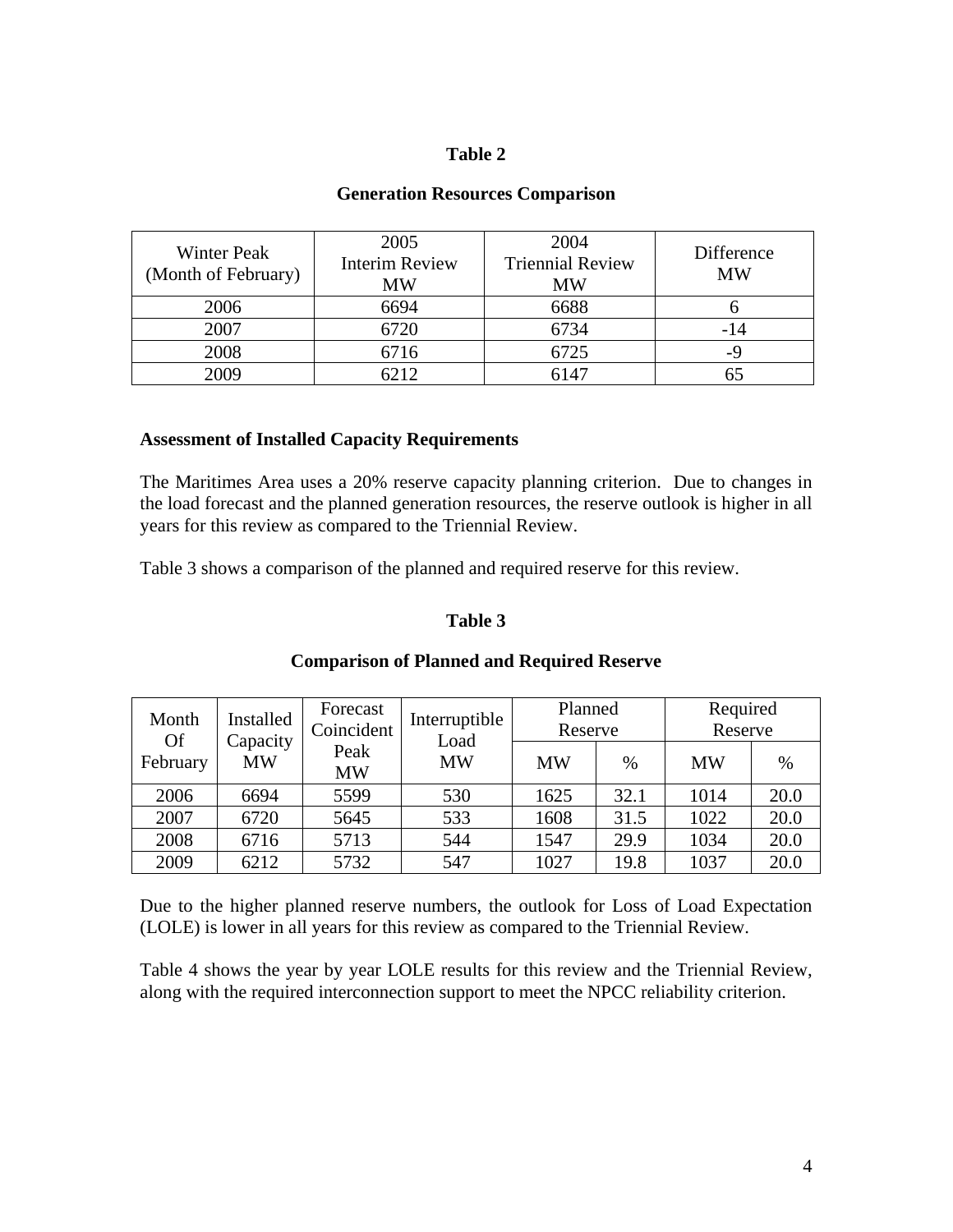# **Table 4**

|          | <b>Expected Number of Firm Load</b> |           | <b>Required Interconnection Support</b> |           |  |
|----------|-------------------------------------|-----------|-----------------------------------------|-----------|--|
| Calendar | Disconnections (Days/Year)          |           | <b>MW</b>                               |           |  |
| Year     | 2005                                | 2004      | 2005                                    | 2004      |  |
|          | Interim                             | Triennial | Interim                                 | Triennial |  |
|          | Review                              | Review    | Review                                  | Review    |  |
| 2006     | 0.006                               | 0.010     |                                         |           |  |
| 2007     | 0.007                               | 0.012     |                                         |           |  |
| 2008     | 0.017                               | 0.047     |                                         |           |  |
| 2009     | 0.113                               | 0.380     |                                         | 240       |  |

# **Maritimes LOLE and Required Interconnection Support**

To evaluate whether the Maritimes Area could meet the NPCC reliability criterion without exceeding intra-area transmission capability limits, the system was split into two sub-areas, one on each side of the New Brunswick - Nova Scotia interconnection. This is the only intra-area transmission line that is subject to congestion.

Table 5 shows the LOLE for the Nova Scotia sub-area, along with the available sub-area support and required external interconnection support. In all years, the Nova Scotia subarea meets the NPCC reliability criterion without any external interconnection support.

# **Table 5**

# **Nova Scotia Sub-Area LOLE and Required Interconnection Support**

|                  | Expected              | Total     | <b>Total Available</b> | External        |
|------------------|-----------------------|-----------|------------------------|-----------------|
| Calendar<br>Year | Number of             | Required  | <b>Support From</b>    | Interconnection |
|                  | Firm Load             | Sub-Area  | <b>NBSO</b>            | Support         |
|                  | <b>Disconnections</b> | Support   | Sub-Area               | Required        |
|                  | (Days/Year)           | <b>MW</b> | <b>MW</b>              | <b>MW</b>       |
| 2006             | 0.027                 | $-75$     |                        |                 |
| 2007             | 0.016                 | $-105$    |                        |                 |
| 2008             | 0.025                 | $-80$     |                        |                 |
| 2009             | 0.017                 | $-100$    |                        |                 |

Table 6 shows the LOLE for the NBSO sub-area (New Brunswick, PEI, and Northern Maine), along with the available sub-area support and required external interconnection support. In 2006 and 2007, the NBSO sub-area does not require external interconnection support to meet the NPCC reliability criterion. In 2008 and 2009, the NBSO sub-area requires external interconnection support of 160 MW and 340 MW respectively. These requirements are primarily due to the planned 18-month outage for Point Lepreau